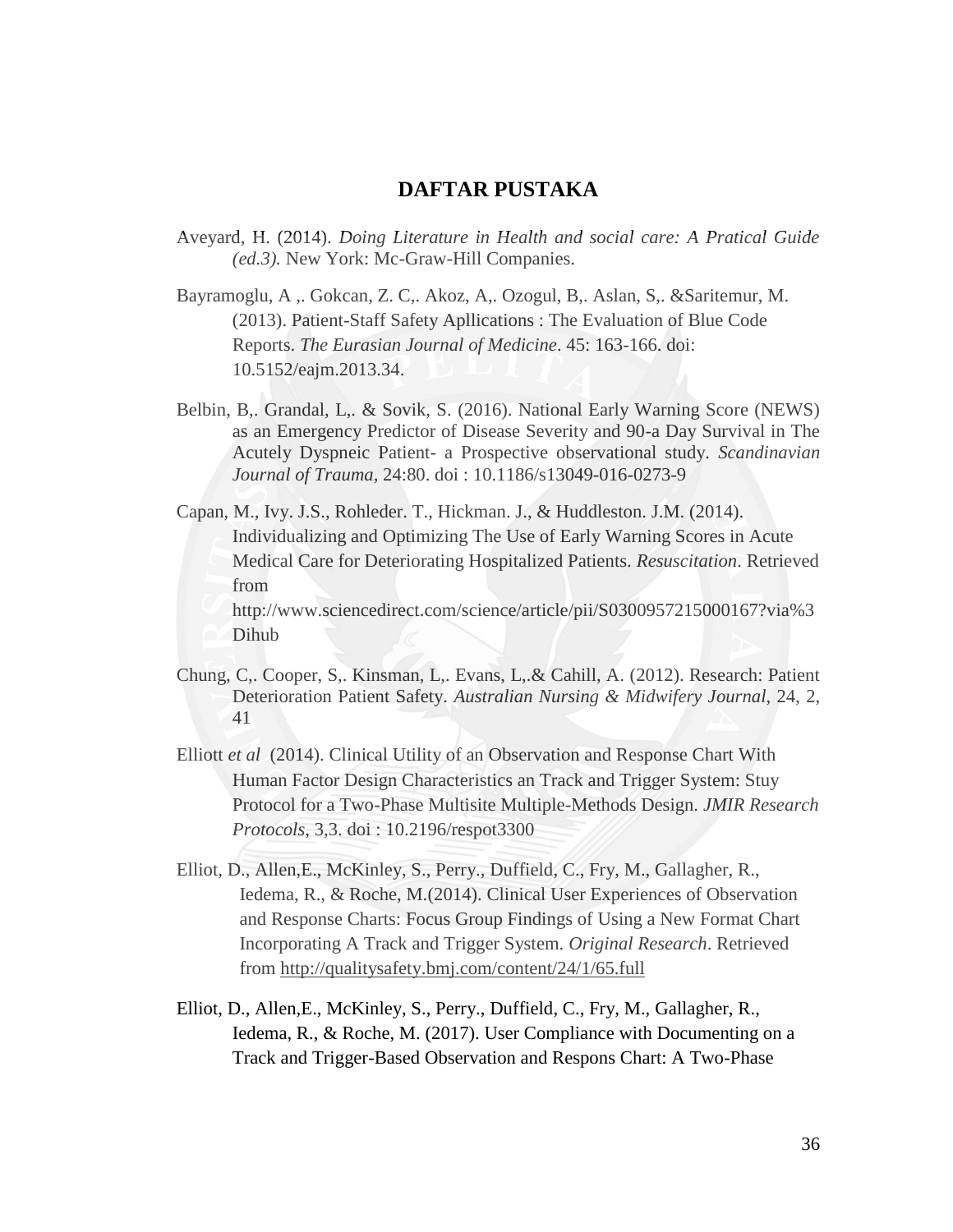## Multi-Site Audit Study. *JAN*. Retrieved from http://onlinelibrary.wiley.com/doi/10.1111/jan.13302/epdf

- Felton, Michele (2012). Reconising Signs and Symptoms of Patient Deterioration. *Emergency Nurse*, 20, 8, 23-27 Retrieved from http://journals.rcni.com/doi/abs/10.7748/en2012.12.20.8.23.c9480
- F, Arthas., Nandal, S., Vater, L., Flabouris, K., O'Connell, A., & Thompson, C. Multi-Tiered Observation and Response Chart: Prevalence and Incidence of Triggers, Modifications and Calls, to Acutely Deteriorating Adult Patient. *PLOS ONE*, 1-11. doi: 10.1371/journal.pone.0145339
- Fox, Adrian (2015). Early Warning Score: A Sign of Deterioration in Patient and Systems. *Nursing Management*, 22, 26-31. doi :10.7748/nm.22.1.26.e1337
- Jones, D. (2013). Defining Clinical Deterioration. *Resusucitation*, 84, 8, 1029-1034. Retrieved from https://doi.org/10.1016/j.resuscitation.2013.01.013
- Jones, M.J., Neal, P. C., Ngu. Wee. S., Dennison. A. R., Garea. G. (2017). Early Warning Score Independently Predicts Adverse Outcome an Mortality in Patient with Acute Pancreatitis. *CrossMark*. Retrieved from https://www.ncbi.nlm.nih.gov/pmc/articles/PMC5506178/
- Kyriacos, U., Jordan, S., & Jelsma, J. (2011). Monitoring Vital Signs Using Early Warning Scoring Systems : A Review of Literature. *Journal of Nursing Management*, 4. doi: 10.1111/j.1365-2834.2011.01246.x
- Liljehult, J., & Christensen, T. (2016). Early Warning score Predicts acute Mortality in Stroke Patients. *Acta Neurologica Scandinavica*, 133: 261-267.
- Mezzaoba *et al,.* (2016). Evaluation of The Five-Year Operation Period of A Rapid Response Team Led by An Intensive Care hysician at University Hospital. *SciELO*, 28, 3. Retrieved from http://dx.doi.org/10.5935/0103- 507X.20160045
- Machi, L. (2012). *The Literatur Reviews: Six Steps to Success.* London: Corwin.
- Massey, D., Chaboyer, W., & Anderson, V. (2016). What Factor Influence Ward Nurses' Recognition of and Respond to Patient Deterioration? An Integrative Review of Literature. *Nursingopen*. doi : 10.1016/j.aucc.2013.11.001
- Moher, D., et al. (2009). Preferred Reporting Items for A Systematic Reviews and Meta-Analysis. The PRISMA Statement. *PLOS Medicine.*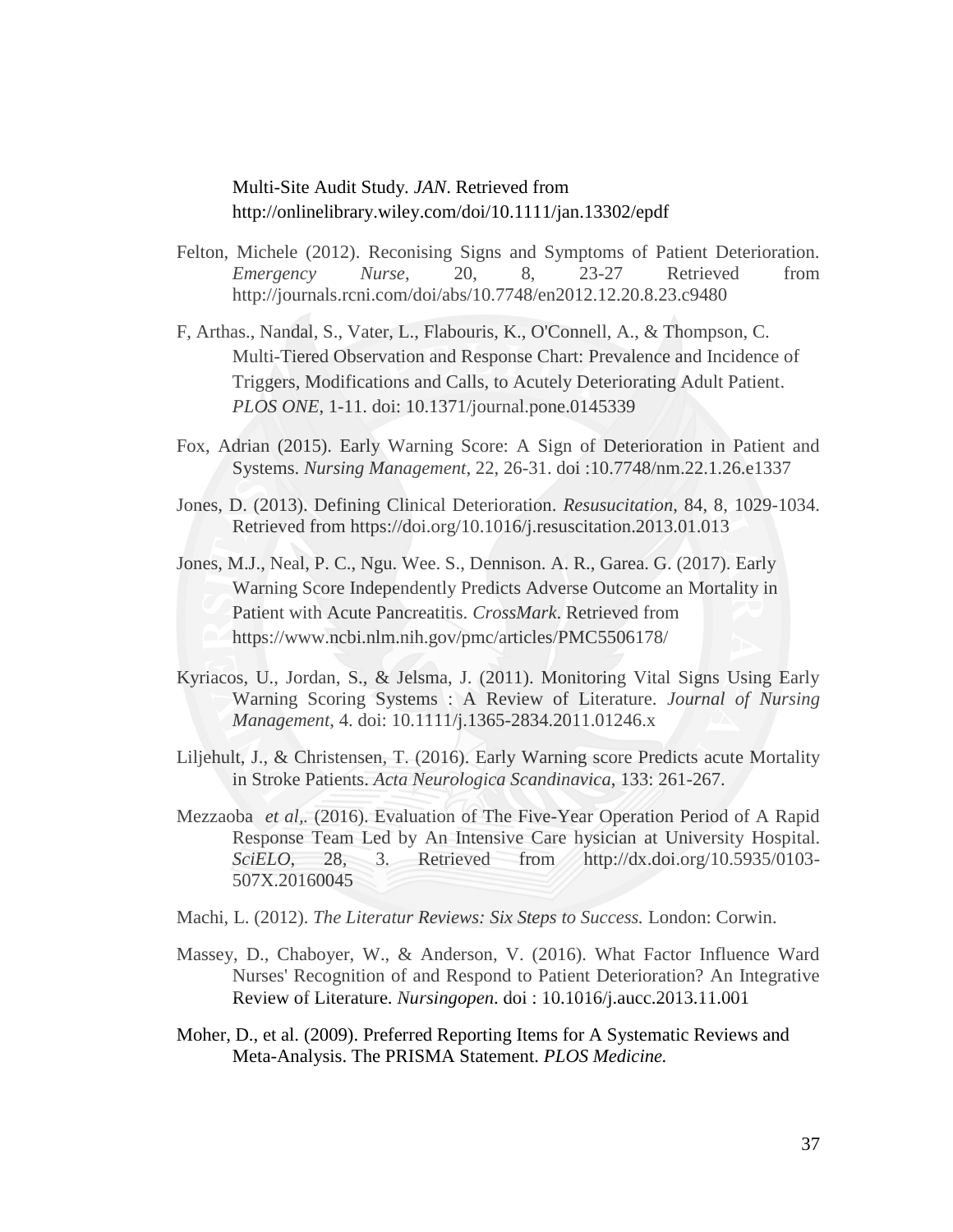- National Clinical Effectiveness Committee.(2014). National Early Warning Score : National Clinical Guideline No.1. *An Roinn Slāinte DEPARTMENT OF HEALTH.* Retrieved from http://health.gov.ie/wpcontent/uploads/2015/01/NEWSFull-ReportAugust2014.pdf Notoatmodjo, S. (2010). *Metodologi Penelitian Kesehatan.* Jakarta: Rineka.
- Petersen, J. (2016). Frequency of Early Warning Score Assessment and Clinical Deterioration in Hospitalized Patients: A Randomized Trial. *Resuscitation*, 101, 91-96. Retrieved from<https://doi.org/10.1016/j.resuscitation.2016.02.003>
- Peterssen, J.A., Rasmussen, Lars. S., Hansen, Susan. H. (2017). Barriers and Facilitating Factors Related to Use of Early Warning Score Among Acute Care Nurses: A Qualitative Study. *BMC Emergency Medicine*. Retrieved from https://www.ncbi.nlm.nih.gov/pmc/articles/PMC5710111/
- Royal College of Physicians. (2012). *Early Warning Score (NEWS): Standardising the assessment of Acute-Ilness severity in the NHS.* London: Royal College of Physicians. Retrieved from Retrieved from  $\mathbb{R}$ https://www.rcplondon.ac.uk/projects/outputs/national-early-warning-scorenews
- Rooijen, C.R. Van., Ruijter. W. De., Dam. B. Van. ( 2013). Evaluation of The Threhold Value for The Early Warning Score on General Wards. Netherlands *The Journal of Medicine*. Retrieved from https://www.ncbi.nlm.nih.gov/pubmed/23412825
- Siloam Hospital Kebun Jeruk. (2017). *EWS/ PEWS/ MEWS Documentation Audit*. Jakarta Barat: Siloam Hospital Kebun Jeruk
- Siloam Hospital Kebun Jeruk. (2013). *Rekap Code Blue*. Jakarta Barat: Siloam Kebun Jeruk
- Siloam Hospital Kebun Jeruk. (2014).*Rekap Code Blue*. Jakarta Barat: Siloam Kebun Jeruk
- Siloam Hospital Kebun Jeruk. (2015). *Rekap Code Blue*. Jakarta Barat: Siloam Kebun Jeruk
- Smith, G., Prytherch, D., Schmidt, P., & Featherstone, P. (2007). Review and Performance Evaluation of Aggregate Weighted 'Track and Trigger' Systems. *Resuscitation*, 171-172. Retrieved from <https://doi.org/10.1016/j.resuscitation.2007.12.004>